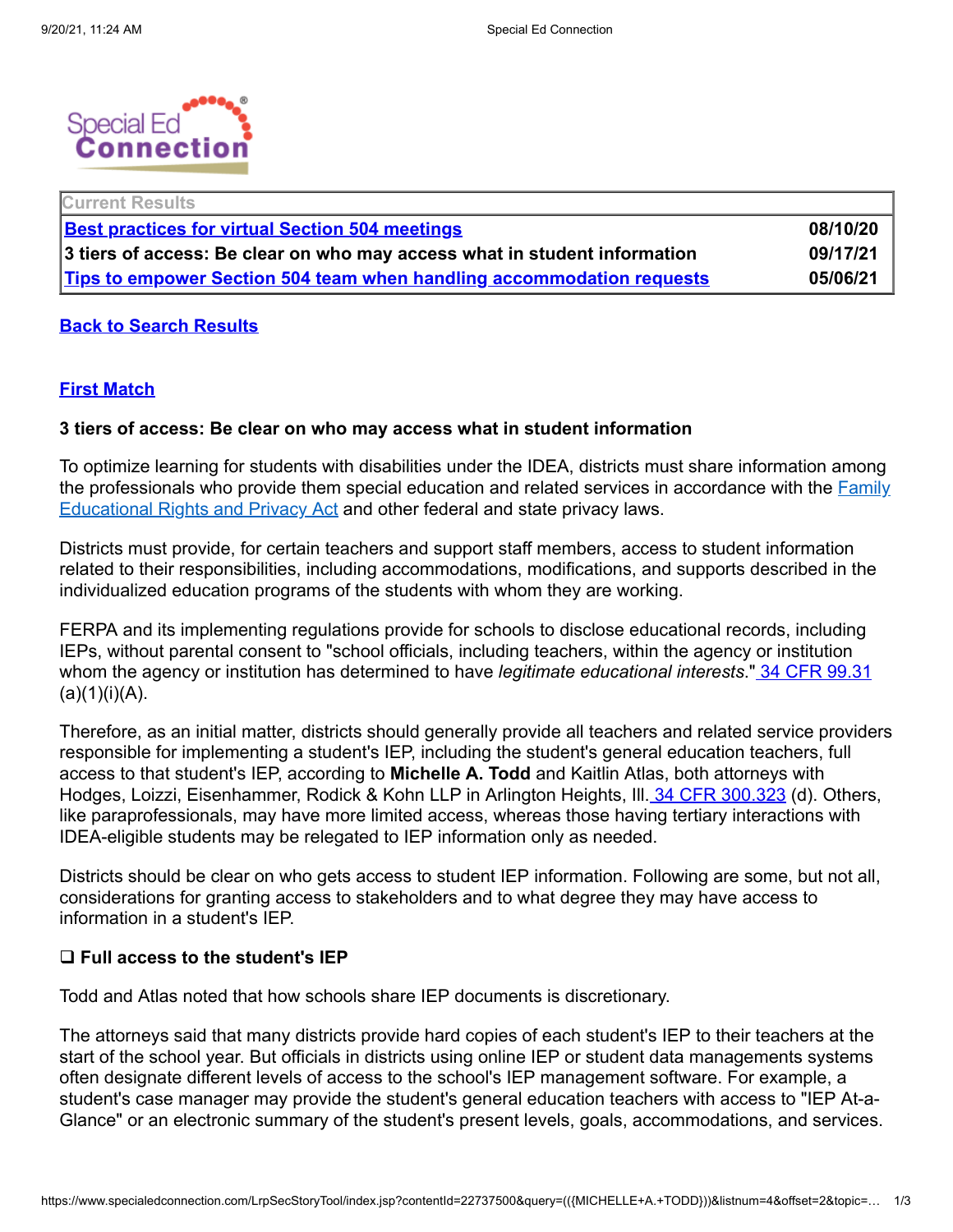"Ultimately, if school staff are responsible for implementing portions of a student's IEP, these staff members need access to this information to implement the student's goals, services, and accommodations with fidelity," said Atlas. "[Nonetheless,] we do not recommend providing full, unfettered access to students' IEPs or the district's IEP management software to all teaching staff. Remember, pursuant to FERPA, the staff member must have a legitimate educational interest in accessing the student record information, including a student's IEP."

For parents, FERPA provides the right to "inspect and review" educational records maintained by the school. Atlas said that, because the school develops and maintains a student's IEP as an educational record, districts should provide parents with full access to their student's IEP.

Under the IDEA, districts must comply with a parent's inspection or review request without unnecessary delay and before any meeting regarding an IEP, or any hearing pursuant to 34 CFR [300.507](https://www.specialedconnection.com/LrpSecStoryTool/servlet/GetReg?cite=34+CFR+300.507) or 34 CFR 300.530 through 34 CFR [300.532](https://www.specialedconnection.com/LrpSecStoryTool/servlet/GetReg?cite=34+CFR+300.532) , or [resolution](https://www.specialedconnection.com/LrpSecStoryTool/servlet/GetReg?cite=34+CFR+300.530) session pursuant to 34 CFR [300.510](https://www.specialedconnection.com/LrpSecStoryTool/servlet/GetReg?cite=34+CFR+300.510) , and in no case more than 45 days after the request has been made.

## q **Limited access to IEP information**

**"**For paraprofessionals working with eligible students, we generally recommend sharing the student's relevant IEP information," said Atlas. "Paraprofessionals certainly have a legitimate educational interest in receiving this information; many paraprofessionals assist teachers in collecting data, implementing behavior intervention plans, and addressing student accommodations or modifications during the school day."

However, she explained, schools may choose to share only the relevant portions of the student's IEP with paraprofessional staff (e.g., the student's behavior plan and accommodations, omitting present levels of performance, and evaluation history) to focus on the paraprofessional's work with the student and implementation.

### q **Information provided only as needed**

Atlas said the firm generally does not recommend sharing IEPs with school resource officers.

"In certain, limited circumstances, it may be appropriate to share IEP information with a school resource officer, but such disclosure should be in alignment with any agreements in place between the district and the local law enforcement agency and should comply with state and federal law," said Atlas, who recommends schools contact local counsel to discuss records requests from law enforcement for student IEP information.

Atlas said individual states have student records laws with different requirements for record maintenance and disclosure.

"Accordingly, we recommend school districts consult with their local counsel to establish procedures for managing access to students' special education records in compliance with both state and federal law," she said.

*See also:*

- · Use clear terms, provisions in [data-sharing](https://www.specialedconnection.com/LrpSecStoryTool/index.jsp?contentId=22729745) agreements to protect student privacy
- FERPA basics: What you need to know to protect [student](https://www.specialedconnection.com/LrpSecStoryTool/index.jsp?contentId=22732177) privacy

· From the FERPA File: Quick Tips on Student [Education](http://www.shoplrp.com/product_p/300175.2ed.htm) Record - Second Edition *by Amy K. Onaga, Esq.*

*Johnny [Jackson](mailto:jjackson@lrp.com) covers special education issues for LRP Publications.*

# **September 17, 2021**